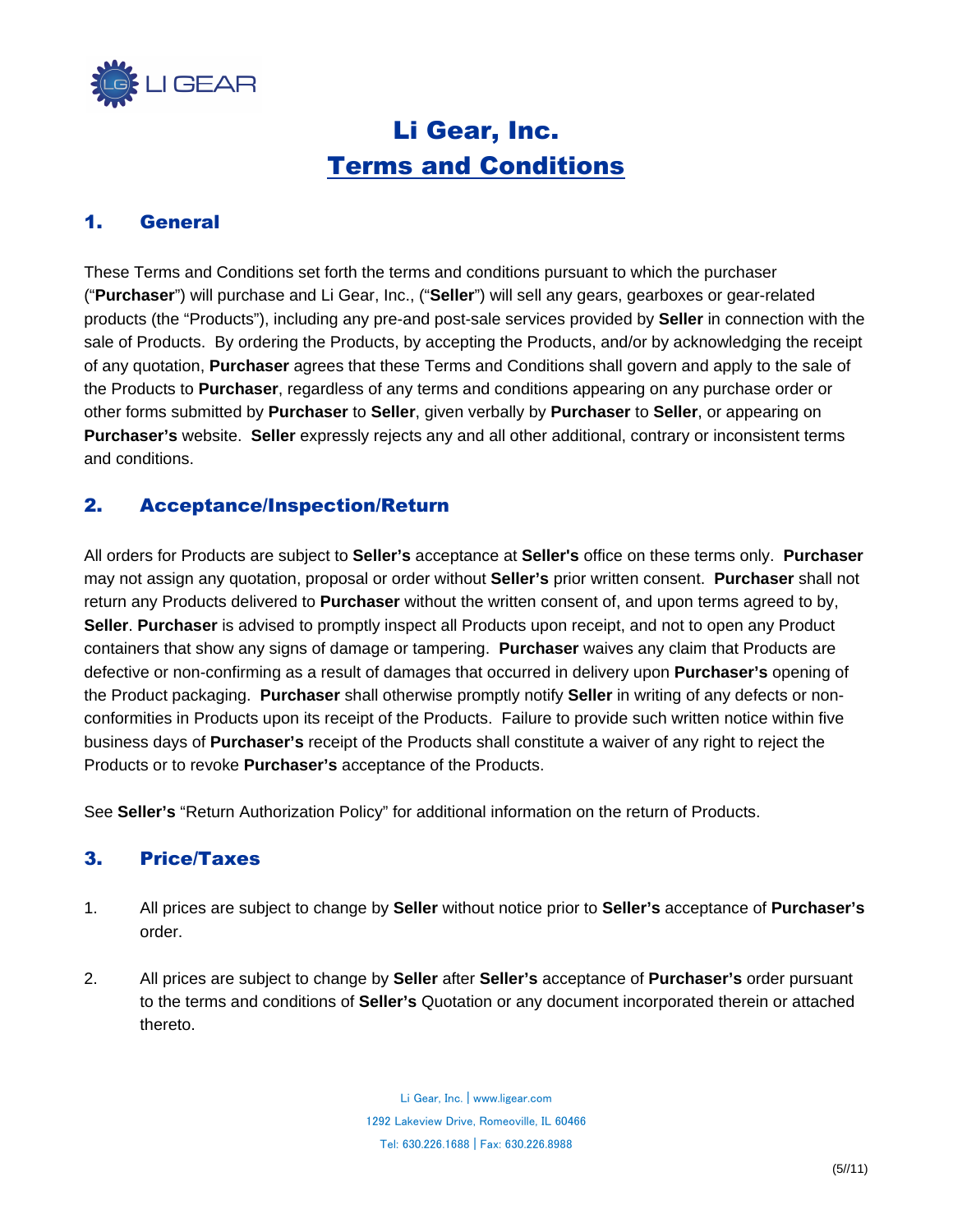

- 3. All prices are subject to change by **Seller** at any time in the event of any change in **Purchaser's** requirements, including a change in **Purchaser's** delivery, production, or packing requirements (quoted price including **Seller's** standard packing).
- 4. All prices are exclusive of all federal, state, municipal, or other governmental entity's excise, sales, use, occupational, or any other taxes now imposed or hereafter becoming effective.
- 5. **Purchaser** shall be responsible for collecting and/or paying any and all such taxes, whether or not they are stated in any invoice. **Purchaser** shall indemnify **Seller** from and against the imposition and payment of such taxes. **Seller** may separately bill **Purchaser** for any taxes not included in **Seller's** invoice and **Purchaser** shall pay said taxes, or in lieu thereof, shall provide **Seller** with a tax exemption certificate acceptable to taxing authorities. If **Seller** arranges for transportation of the Products from **Seller's** location, all costs and expenses relating thereto shall be paid by **Purchaser** to **Seller** upon presentation of **Seller's** invoice therefor.
- 6. All prices for the Products are F.O.B. Chicago, Illinois, unless otherwise specified by **Seller**.
- 7. Quoted pricing for Products excludes costs of shipping from Chicago to **Purchaser's** delivery location, taxes, and insurance.
- 8. In special circumstances and upon mutual agreement between **Seller** and **Purchaser**, alternate shipping arrangements, including direct delivery to **Purchaser**, may be made at **Purchaser's** expense.
- 9. If delivery or installation of the Products is delayed primarily due to the fault of **Purchaser**, all additional expenses incurred by **Seller** resulting from such delay shall be chargeable to and paid by **Purchaser**. Such expenses shall include charges for storage.

# 4. Delivery and Freight Charges

- 1. The shipping date(s) specified in **Seller's** Quotations are approximate only and may be affected by circumstances beyond **Seller's** control.
- 2. The final shipping date(s) will be computed after **Seller** has receive all the data it requires to manufacture or engineer goods for **Purchaser** or after **Seller** accepts **Purchaser's** order, whichever is later.
- 3. Every effort will be made to effect shipment within the time stated. However, **Seller** shall not be liable for any damages resulting directly or indirectly from delays in the manufacture, shipping, or delivery of goods caused by fire, flood, war, or riot, embargo, strikes, acts of God, acts of civil or military authorities, civil strife or insurrection, transportation delay, whether at place of manufacture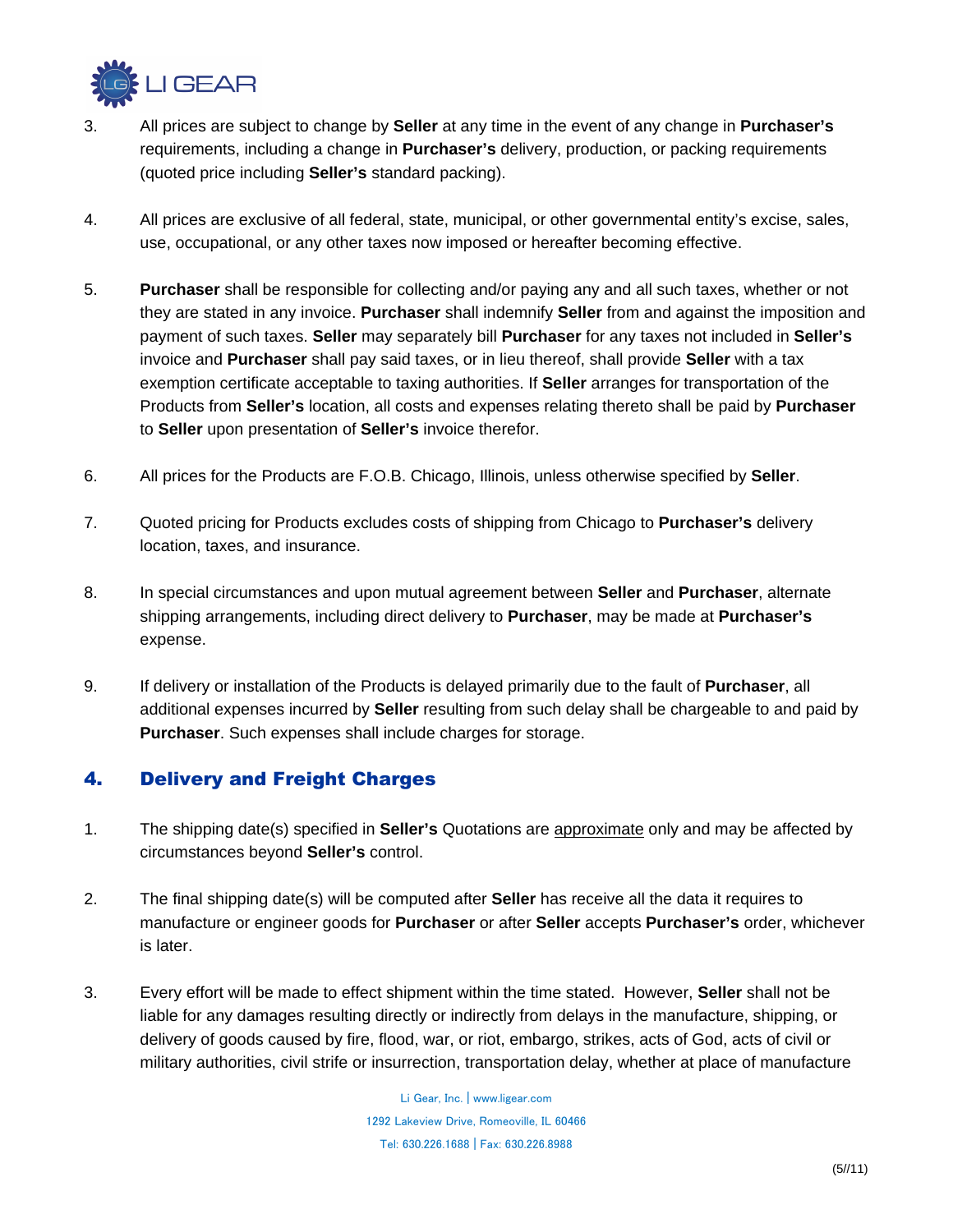

or elsewhere, fuel, power, or other energy or material shortages, or from delay by reason of any rule, regulation or order of any governmental authority, or from other causes beyond **Seller's** control. In the event of such delay, the shipping date shall be extended for a reasonable length of time, but not less than the time actually lost by reason of the delay.

- 4. Any change in **Purchaser's** requirements will require the confirmation or revision of the shipping date(s) by **Seller**.
- 5. IN NO EVENT SHALL **SELLER** BE LIABLE FOR ANY INCIDENTAL, SPECIAL OR CONSEQUENTIAL DAMAGES OCCASIONED BY **SELLER'S** OR **SELLER'S** AGENTS' DELAYS, WHETHER OR NOT BEYOND **SELLER'S CONTROL**.

### 5. Invoices/Payment Terms

**Seller** will issue **Purchaser** an invoice upon delivery of Products to **Purchaser** or to a location or carrier selected by **Purchaser** in accordance with Section 4. Full payment is due within thirty (30) days of the invoice date.

### 6. Tooling Fee

Certain orders may incur a tooling fee, which will be separately quoted. If a tooling fee is required, it must be paid by **Purchaser** when the order is confirmed and production will not commence until the fee is paid. All tooling fees are non-refundable.

# 7. Late Payment

In the event any amount due from **Purchaser** is not timely paid, such amount will accrue interest at a rate of 12% per annum. In addition, **Purchaser** will pay all costs and expenses incurred in connection with the collection of such unpaid amount and interest, including reasonable attorneys' fees and court costs.

# 8. Cancellation

In the event **Purchaser** requests **Seller** to stop work on or cancel an order or any part thereof, cancellation charges shall be paid to **Seller** as follows:

1. Any work that has been completed or is scheduled to be completed within 30 days of the date **Purchaser** notifies **Seller** in writing to stop work or to cancel shall be invoiced to and be paid in full by **Purchaser**.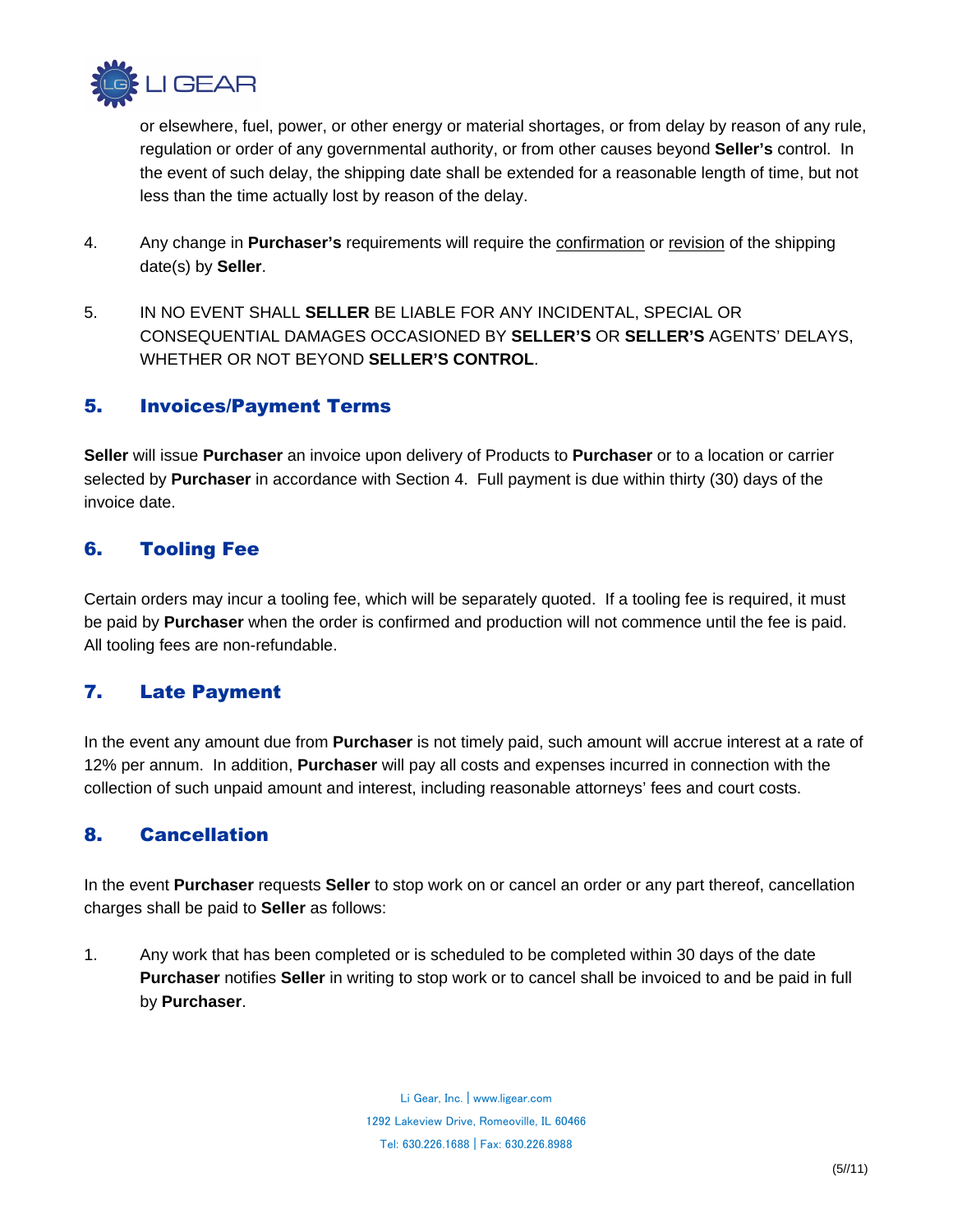

- 2. **Purchaser** must pay the actual costs and overhead expenses, plus 20%, for work in process not covered by paragraph 8.1., and any materials and supplies procured or for which commitments have been made by **Seller** in connection with **Purchaser's** order.
- 3. **Purchaser** shall promptly instruct **Seller** as to the disposition of the Product and **Seller** shall, if requested, hold the Product for **Purchaser's** account for a reasonable period of time. All costs of storage, insurance, handling, boxing, and or any other costs in connection with such storage shall be borne by **Purchaser**.

In the event of cancellation, **Seller** shall also be entitled to all applicable remedies under the Uniform Commercial Code or other applicable law.

#### 9. Warranty

- (a) **Purchaser** acknowledges that **Seller** has no control over, and is and is not responsible for the manner in which the Products will be used or otherwise be applied by the **Purchaser**. The **Purchaser** therefore agrees to assume all responsibility for any and all sums which the **Seller** and/or the **Purchaser** becomes obligated to pay because of bodily injury or property damages caused by or resulting directly or indirectly from the installation, maintenance, use, or operation of the Products, or the failure of the Products to comply with any safety laws or regulations. **Purchaser** shall indemnify and hold **Seller** harmless from and against any and all actions, claims or demands arising out of or in any way connected with the installation, maintenance, use, or operation, of the Products, or the design, construction or composition of any item or items made or handled by the Products supplied hereunder, including any such actions, claims and demands based in whole or in part on the default or negligence of the **Seller**.
- (b) **Limited Warranty. Seller** warrants that the Products sold hereunder will be free from defects in material and workmanship at the time of delivery. In the event that any defects in material or workmanship shall be discovered or become evident in the Products within one year from the date the Products are delivered to **Purchaser**, **Seller** shall repair or replace any defective Products or part thereof, or refund the purchase price thereof, as set forth herein, at **Seller's** sole and exclusive election, subject to the limitations set forth in these Terms.

All parts and/or components of Product(s) alleged to be defective shall at all times be subject to inspection by **Seller** and **Purchaser** shall not dispose of or otherwise modify or destroy the same before inspection by **Seller**. All such parts and/or components shall be returned by **Purchaser** to **Seller** upon **Seller's** request. Furthermore, all freight and related expenses for the return of any alleged defective parts/components and the shipment and delivery of replacement parts and components to **Purchaser** shall be for the account of **Purchaser** and **Purchaser** shall pay the same and/or reimburse **Seller** for the same to the extent paid/incurred by **Seller**.

> Li Gear, Inc. | www.ligear.com 1292 Lakeview Drive, Romeoville, IL 60466 Tel:630.226.1688 |Fax:630.226.8988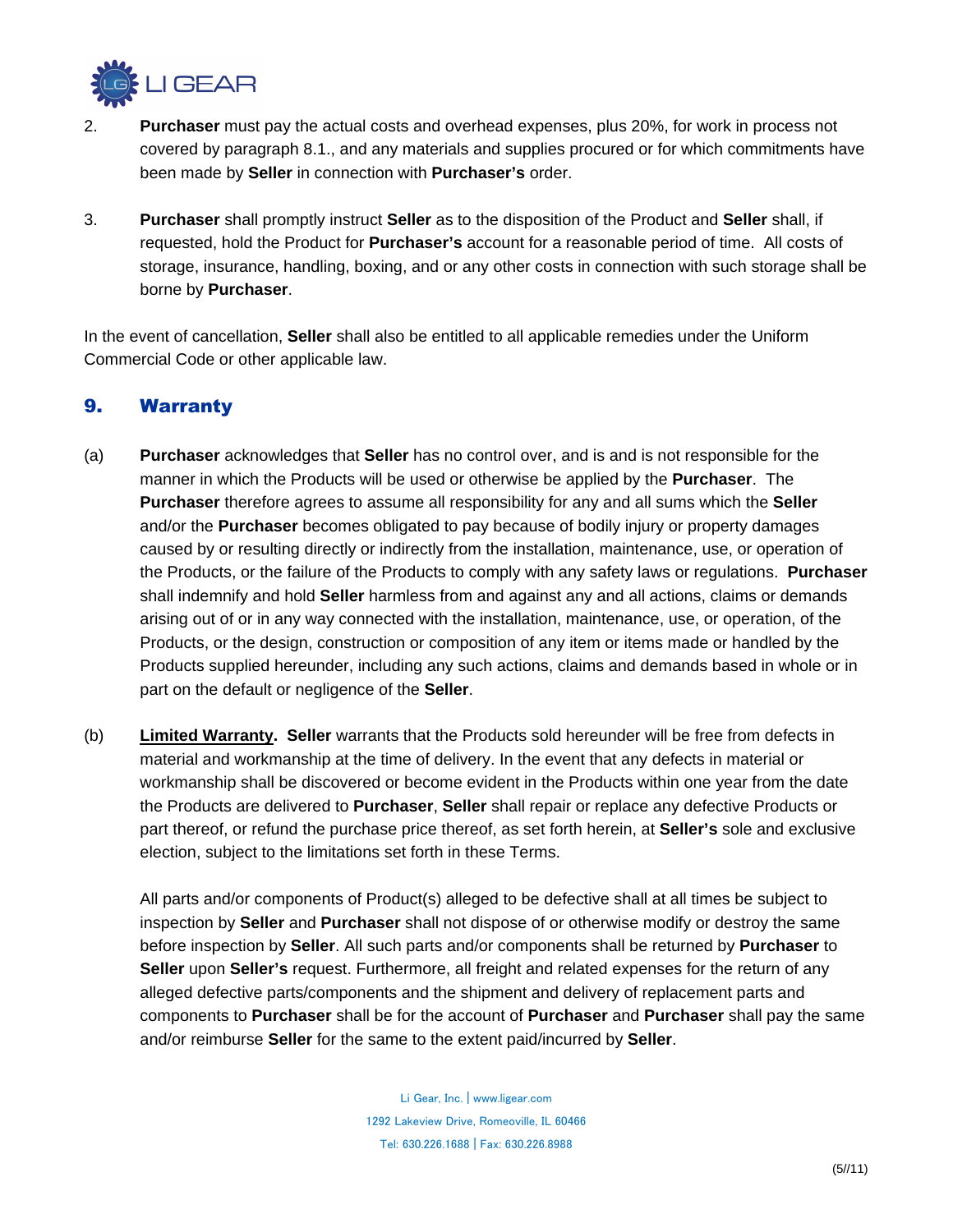

(c) **Limitations. SELLER'S WARRANTY HEREIN IS IN LIEU OF AND EXCLUDES ALL OTHER WARRANTIES OF SELLER AND THE MANUFACTURER OF THE PRODUCTS (COLLECTIVELY, "Manufacturing and Selling Parties"), WHETHER EXPRESS, IMPLIED, STATUTORY, OR OTHERWISE CREATED UNDER APPLICABLE LAW, INCLUDING, BUT NOT LIMITED TO, ANY WARRANTY OF MERCHANTABILITY, ANY WARRANTY OF FITNESS FOR A PARTICULAR PURPOSE OR USE, AND ANY WARRANTY BY SAMPLE. IN NO EVENT SHALL SELLER OR THE MANUFACTURING PARTIES BE LIABLE (AND PURCHASER SHALL NOT ASSERT ANY CLAIM) FOR SPECIAL, INCIDENTAL, COMPENSATORY OR CONSEQUENTIAL DAMAGES, INCLUDING LOSS OF PROFITS.**

**IN ADDITION, THIS WARRANTY SHALL NOT APPLY TO ANY PRODUCTS OR PORTIONS THEREOF WHICH HAVE BEEN SUBJECTED TO ABUSE, MISUSE, IMPROPER INSTALLATION, MAINTENANCE OR OPERATION (INCLUDING, BUT NOT LIMITED TO, THE MATTERS SET FORTH IN SUBPARAGRAPH 5(c) HEREOF), ELECTRICAL FAILURE OR ABNORMAL CONDITIONS; AND TO PRODUCTS THAT HAVE BEEN TAMPERED WITH, ALTERED, MODIFIED, REPAIRED OR REWORKED BY ANYONE NOT APPROVED BY SELLER. THIS WARRANTY SHALL NOT APPLY TO THE PORTIONS OF THE PRODUCTS NOT MANUFACTURED BY SELLER AND THE MANUFACTURING PARTIES. PURCHASER'S SOLE AND EXCLUSIVE REMEDIES UNDER THIS WARRANTY SHALL BE LIMITED, AT SELLER'S EXCLUSIVE DISCRETION, TO: (1) REPLACEMENT OF ANY DEFECTIVE PRODUCTS OR PART THEREOF; OR (2) REPAIR OF ANY DEFECTIVE PRODUCTS OR PART THEREOF; OR (3) RETURN OF THE PURCHASE PRICE FOR ANY DEFECTIVE PRODUCT OR PART THEREOF. IN NO EVENT SHALL SELLER'S LIABILTY HEREUNDER OR OTHERWISE ARISING RELATIVE TO THE SALE OF THE PRODUCTS EXCEED IN ANY EVENT OR UNDER ANY THEORY OR CAUSE OF ACTION, THE PURCHASE PRICE PAID BY PURCHASER TO SELLER FOR THE DEFECTIVE PRODUCT(S).**

- (d) **Only Warranty is Found in These Terms.** No agent, employee or representative of **Seller** (or any distributor, dealer or sales representative of **Seller**) has the authority to bind **Seller** to any affirmation, representation or warranty concerning the Products sold hereunder, and unless such affirmation, representation or warranty is specifically included in these Terms and Conditions, it will not form a part of the basis of these Terms and Conditions and shall in no way be binding upon the **Seller** or enforceable by **Purchaser**.
- (e) **Limitations of Actions.** Any statute or law to the contrary notwithstanding, any actions to recover for any loss or damage arising out of, connected with, or resulting from any Quotation for or sale of Products, or from the performance or breach thereof must be commenced with one (1) year period after the cause of action accrues to **Purchaser**, unless otherwise extended by **Seller** in writing. It is expressly agreed that there are no warranties of future performance pertaining to the Products that are the subject of these Terms and Conditions that would extend such one-year period of limitation.

Li Gear, Inc. | www.ligear.com 1292 Lakeview Drive, Romeoville, IL 60466 Tel:630.226.1688 |Fax:630.226.8988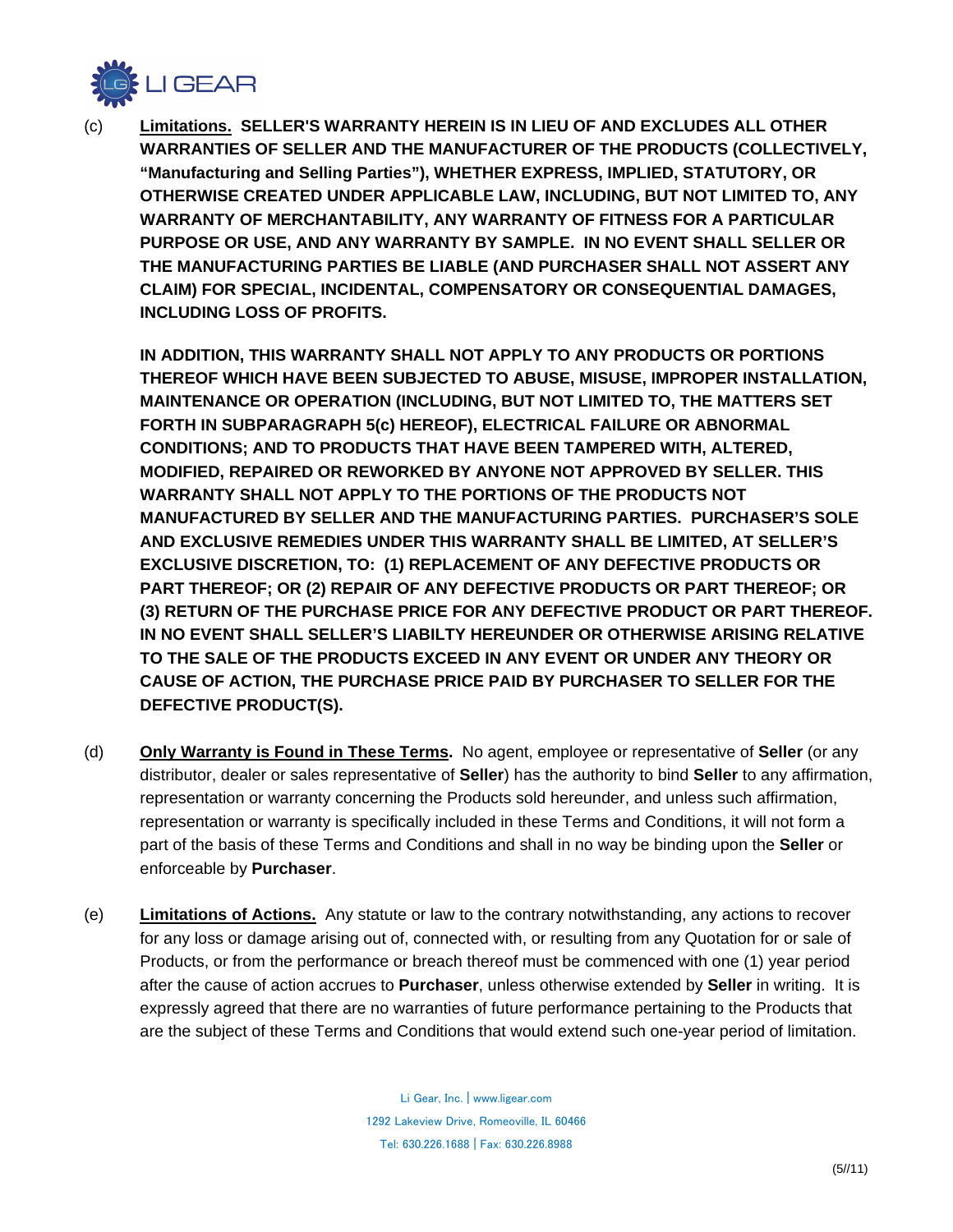

#### 10. Patent Infringement

**Seller** is not aware of any patents that might apply to the Products or their designs, and therefore, Seller makes no representation that the Products will not in and of themselves infringe any patent of the United States. Purchaser shall bear all responsibility for ensuring the Products do not infringe on any patent rights or know-how, and Purchaser shall defend, indemnify, and hold harmless Seller in the event a claim is asserted against either party for such infringement, regardless of whether such claim has any merit.

In no event will **Seller** and/or Selling Parties be liable for any patent infringement based on the use of the Products for purposes other than those for which they are sold by **Seller**. **Seller** makes no warranty against patent infringement resulting from portions of the Products made to **Purchaser's** specifications or the use of Products in combination with any other Products or in the practice of any process and if a claim, suit or action against the Manufacturing or Selling Parties is based thereon, **Purchaser** shall defend, indemnify and save **Seller** and the Manufacturing and Selling Parties harmless from and against any and all claims, losses or damages arising there from.

# 11. Non-Circumvention

**Purchaser** agrees that for as long as it is doing business with **Seller** and for three (3) years after the delivery of and payment for the Products covered in **Purchaser's** final purchase, it will not: i) directly or indirectly, place orders with, or attempt to purchase goods from, **Seller's** suppliers for Products that **Seller** has sold to **Purchaser** or similar Products, or provided quotes for; or ii) direct potential purchasers to **Seller's** suppliers or assist potential purchasers to contact **Seller's** suppliers. It is acknowledged and agreed that **Purchaser** will be deemed to be in material breach of this agreement if any entity controlled by, or under common control with **Purchaser**, violates this "non-circumvention" provision. **Purchaser** understands that this restriction is necessary and reasonable due to the considerable time, effort and cost expended by **Seller** in identifying, vetting and cultivating a relationship with reliable suppliers, and establishing such suppliers as a valuable resource of **Seller**. In the event **Purchaser** approaches **Seller's** suppliers, directly or indirectly, without **Seller's** consent or involvement, **Purchaser** agrees that it will have caused irreparable harm to **Seller's** business.

#### 12. Force Majeure

**Seller's** obligations hereunder are subject to, and **Seller** shall not be held responsible for, any delay or failure to make delivery of all or any part of the Products due to acts or circumstances beyond the control of **Seller**, including, but not limited to, labor difficulties, fires, casualties, accidents, acts of God, acts of terrorism, materials fluctuations in currency exchange rates, transportation difficulties, inability to obtain Products, materials, components or qualified labor sufficient to timely perform part or all of any obligation, or governmental regulations or actions. In the event of the occurrence of any of the foregoing, at the option of **Seller**, **Seller** shall be excused from the performance hereunder or the performance of the **Seller** shall be correspondingly extended.

> Li Gear, Inc. | www.ligear.com 1292 Lakeview Drive, Romeoville, IL 60466 Tel:630.226.1688 |Fax:630.226.8988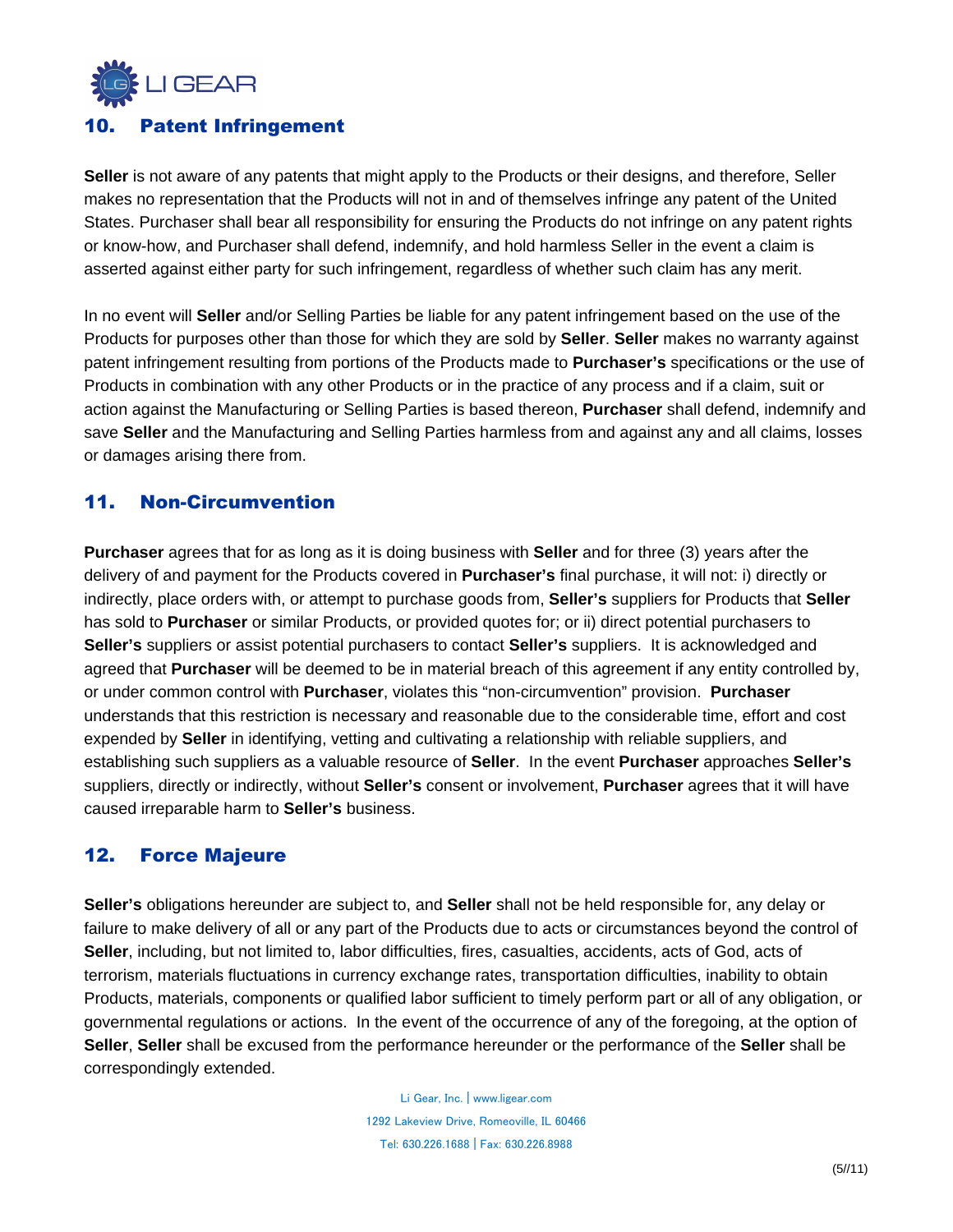

### 13. Miscellaneous Provisions

- a. These Terms and Conditions constitute the entire agreement between **Seller** and **Purchaser** as it relates to the purchase and sale of Products to **Purchaser** by **Seller** and the liability of the Manufacturing and Selling parties, and supersede any and all prior agreements, correspondence, quotations or understandings heretofore enforced between the parties relating to the subject matter hereof.
- b. If any term or condition or part of these Terms and Conditions is held invalid, the remaining terms and conditions hereof shall not be affected thereby.
- c. These Terms and Conditions may be modified, canceled or rescinded only by a written agreement by both parties executed by their duly authorized agents.
- d. All rights available to **Seller** under the Uniform Commercial Code except as specifically limited or excluded herein (even though not specifically enumerated), are reserved to **Seller** as remedies available in the event of default or breach by **Purchaser**.
- e. This agreement and any sale of Products to **Purchaser** shall be deemed to have been made in and governed by the substantive laws of the State of Illinois, without regard to choice-of-law provisions. **Seller** and **Purchaser** irrevocably consent to the exclusive jurisdiction of the courts of the State of Illinois (and the Federal courts having jurisdiction in the State of Illinois) for purposes of any judicial proceeding that may be instituted in connection with any matter arising out of or relating to these terms or any sales pursuant hereto.
- f. Any failure by either party to enforce at any time any term or condition hereof shall not be considered a waiver of such party's right thereafter to enforce the same or any other term or condition hereof.
- g. These Terms and Conditions shall be binding upon the successors and legal representatives of **Purchaser** and **Seller**.
- h. The Terms and Conditions and any agreement between the parties may not be assigned without the express written consent of the parties hereto. Any attempted assignment of rights or delegation of duties shall be void.
- i. Upon request by **Seller**, **Purchaser** shall provide **Seller** with all customer information and documentary and other assistance required to maintain strict compliance with federal, state and local laws. **Purchaser** shall take all actions as may be necessary to assure that no customer contravenes any laws or the provisions of any approvals/licenses or exemptions. **Seller** shall be relieved of all obligations to provide any Products, spare parts or technical data to **Purchaser** (or its customer(s)) if